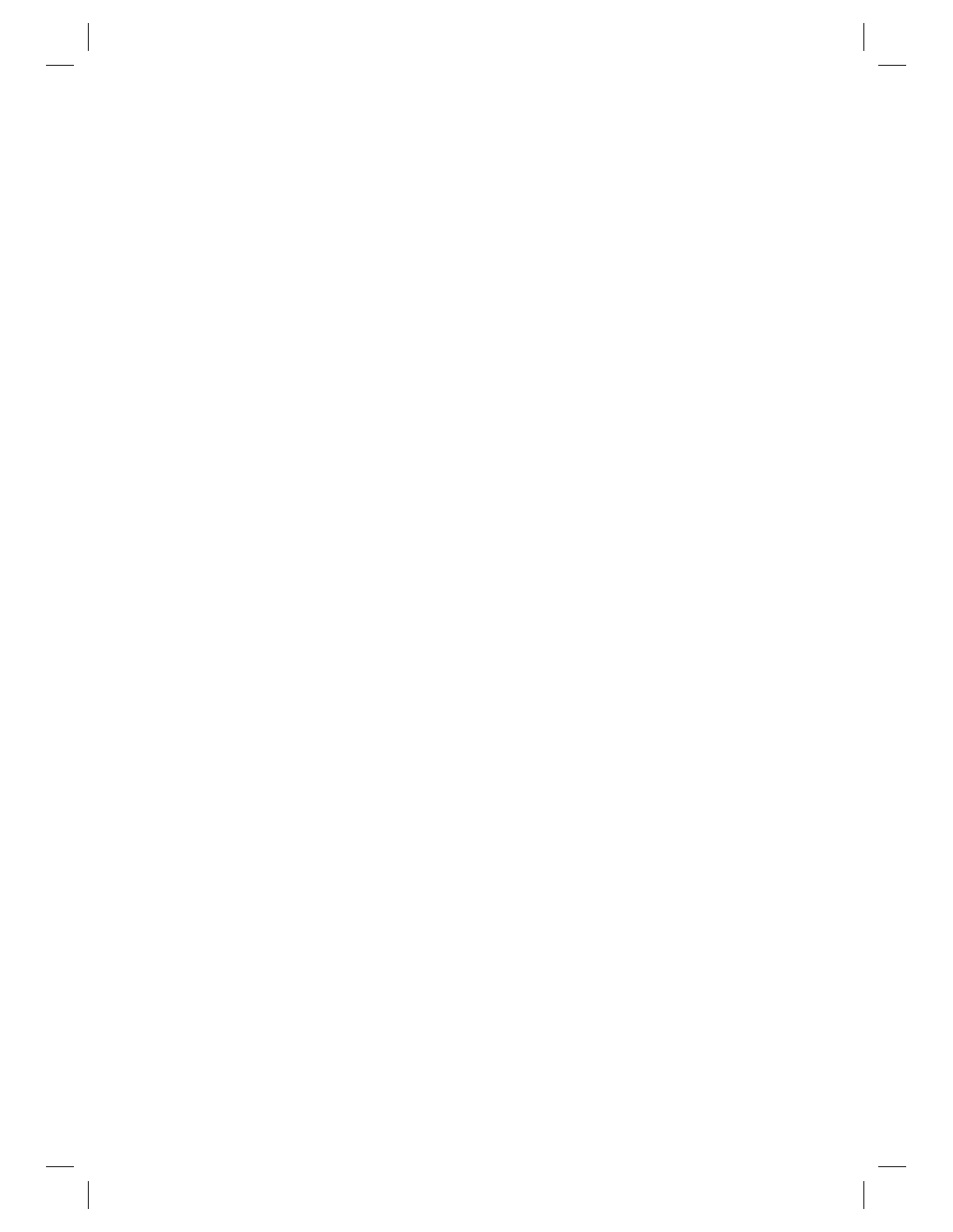# INDIAíS RISING GROWTH POTENTIAL

# **India's Scope for Catch-Up**

On the eve of the Industrial Revolution (around 1770), India was the second-largest economy in the world, contributing more than 20% of total world output. By the 1970s, after two centuries of relative economic stagnation, that share had fallen to  $3\%$ —the lowest in its recorded history. From a long-term perspective, the post-industrial economic decline of India (and China) is a historical aberration, driven to some extent by a lack of openness. After independence in 1947, India followed inward-looking and state-interventionist policies that shackled the economy through regulations, and severely restricted trade and economic freedom. The result was decades of low growth, pejoratively termed the ëHindu rate of growth'. Reforms beginning in 1991 gradually removed obstacles to economic freedom, and India has begun to play catch-up, steadily re-integrating into the global economy.

Since 2003, India has been one of the fastest-growing major economies, leading to rapid increases in per capita income, demand and integration with the global economy. Will India be able to sustain, or even increase, its high growth rates over the medium term? If so, what will be the implications of India's re-integration into the global economy for world demand growth?

We argue that there has been a structural increase in India's potential growth rate since 2003 on the back of high productivity growth. In this paper, we explain why productivity (by which we mean total factor productivity, or the manner in which all inputs are combined to achieve more output) has surged, and why we think this is likely to continue over the next decade.

Our baseline projections for Indiaís potential output growth show that the economy can sustain growth rates of about 8% until 2020, significantly higher than the 5.7% that we projected in our original BRICs paper. The key underlying assumption is that the government will continue to implement growth-supportive policies. The implications of this are that India will overtake the G6 economies faster than envisaged in our earlier BRICs research. Indeed, Indiaís GDP (in US Dollar terms) will surpass that of the US before 2050, making it the world's second-largest economy. India's contribution to world growth will also be high and increasing.



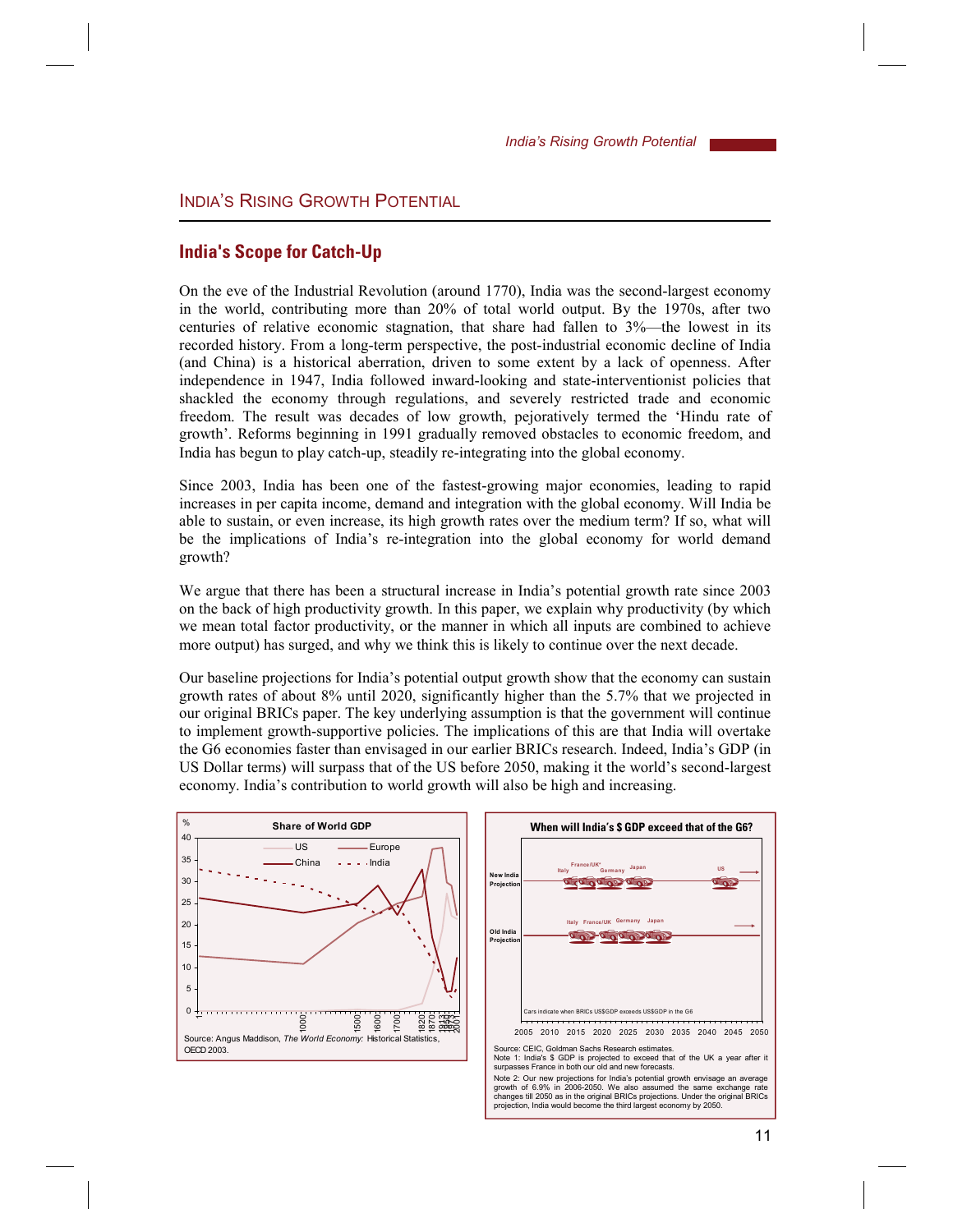The higher growth rate under our new projections will have significant implications for demand in India. From 2007 to 2020, Indiaís GDP per capita in US Dollar terms will quadruple (one-third higher than the original BRICs projections). Indians will also consume about five times more cars (up from 3.5 times) and three times more crude oil (up from 2.3 times).

Comparisons with other countries that have experienced similar rapid rates of growth show that India is firmly on the growth expressway. There is considerable scope for catch-up and, even with our baseline projection, the speed of Indiaís growth transition is not implausible when compared to the growth experiences of other East Asian countries.

A turnaround in manufacturing productivity since 2003 has been crucial. The proximate cause is the increase in efficiency of private-sector firms in the face of growing competition. The gradual opening up of the economy introduced a competitive dynamic, which forced the private sector to restructure during the relative slowdown in growth and corporate profitability during 1997-2002. After the restructuring, the private sector emerged leaner, fitter and more productive.

The underlying causes for the increase in efficiency of private firms have been trend accelerations in international trade, financial sector growth, and investments in and adoption of information and communication technology. These are also the cumulative effects of a decade of reforms.

The re-allocation of land, capital and especially labour from low-productivity agriculture to high-productivity industry and services is an essential dynamic behind sustained productivity growth. This process is being accelerated by higher returns in industry and services due to trade openness, cheaper credit, investments in IT and communications, and the building of highways. These processes are in their initial stages and have substantial distance left to run.

The upside to our baseline projections is significant. Thus far, the economy has logged high growth rates without significant increases in domestic or foreign direct investment. If it can accumulate significantly more capital to add to its favourable demographics and ongoing productivity gains, India could reach a growth rate of 10% by 2010 and sustain it thereafter. We show various combinations of factors that are necessary to achieve this.

The downside risks to our baseline growth projections come from a slowdown or reversal of reforms in part due to political or social instability, supply-side constraints to doing business that include shortfalls in educational attainment, and environmental degradation.

Based on our analysis, we would emphasise the 'FORCE' factors as critical to sustaining growth: Financial deepening, Openness to trade, Rural-to-urban migration, Capital deepening, Education and Environment.

### **Productivity Accelerates**

Indiaís growth performance since independence in 1947 has been well below potential, stymied by low productivity. From 1960 to 2000, annual total factor productivity (TFP) growth averaged a mere 0.25%. Tentative steps to reform the economy in 1985, and then fundamental reforms since 1991, moved the economy up a gear, with growth averaging 6% and TFP growth moving up to an average of 1.6% per year.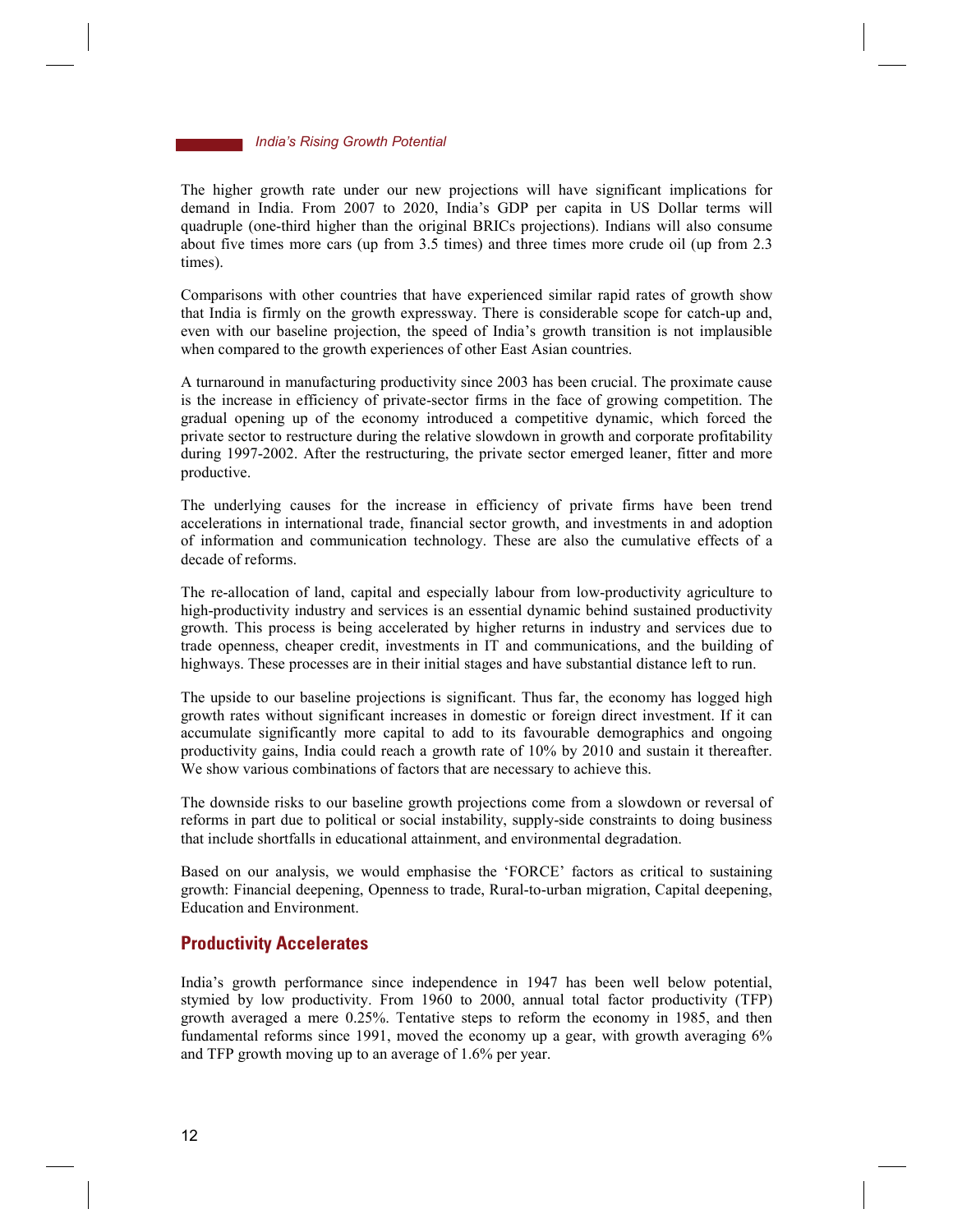To estimate the productive capacity of India's economy and understand its sources of growth, we used a supply-side approach, distinguishing between contributions of TFP and of inputs of capital, labour and human capital, to obtain the underlying 'potential' or trend growth rate. We first stripped out all cyclical variations in inputs to calculate the trend. We then cyclically adjusted productivity growth to obtain the trend. By measuring the 'potential', we seek to estimate the rate at which the economy can grow without 'overheating' or igniting inflation. This rate is useful as it provides a benchmark against which to assess actual growth outcomes.

Since 2003, there has been a structural increase in India's potential growth to nearly 8% from 5%-6% in the previous two decades. Productivity growth has been the key driver behind the jump in GDP growth, contributing nearly half of overall growth since 2003, compared with a contribution of roughly one-quarter in the 1980s and 1990s.

#### **The growth drivers: Services and industry**

We then sub-divided growth into the key sectors of agriculture, industry and services. Industry is increasingly becoming an important growth driver, contrary to conventional wisdom that growth in India is only services-led. A quarter of services are directly linked to industry, in sectors such as trade, transport, electricity and construction.

Recent increases in productivity are in part due to a turnaround in industry productivity, which has rebounded from negative to positive. Services productivity has remained strong over the past few decades. Labour has moved into industry from agriculture, while capital has moved to services since 2002.

In India, labour is nearly four times more productive in industry and six times more productive in services than in agriculture, where there is a surplus of labour. Economic theory tells us that as labour moves from low-productivity sectors (such as agriculture) to high-productivity sectors (such as industry or services), overall output must improve.

We estimated the output gains due to labour migration from agriculture to services and industry, and found that in recent years, this move has contributed upwards of 0.9 percentage points (ppt) to overall growth. The gains are roughly equally split between agricultural labourers moving to industry and to services.



| Average growth (% chg yoy) |            |            |                         |            |                                       |
|----------------------------|------------|------------|-------------------------|------------|---------------------------------------|
|                            | <b>GDP</b> | <b>TFP</b> | Capital<br><b>Stock</b> | Employment | <b>Education</b><br><b>Attainment</b> |
| Agriculture                |            |            |                         |            |                                       |
| 1981-1990                  | 3.5        | 0.5        | 2.1                     | 1.1        | 2.3                                   |
| 1992-1996                  | 4.7        | 1.8        | 2.0                     | 1.2        | 2.0                                   |
| 1997-2001                  | 2.0        | $-0.4$     | 1.3                     | 0.6        | 2.3                                   |
| 2002-2004                  | 1.3        | $-1.0$     | 1.5                     | 0.4        | 2.2                                   |
| Industry                   |            |            |                         |            |                                       |
| 1981-1990                  | 7.0        | 0.5        | 7.5                     | 3.4        | 2.3                                   |
| 1992-1996                  | 7.3        | 1.2        | 9.0                     | 2.0        | 2.0                                   |
| 1997-2001                  | 4.5        | $-1.2$     | 5.4                     | 3.7        | 2.3                                   |
| 2002-2004                  | 7.7        | 1.9        | 3.9                     | 4.7        | 2.2                                   |
| <b>Services</b>            |            |            |                         |            |                                       |
| 1981-1990                  | 6.7        | 1.6        | 3.3                     | 3.5        | 2.3                                   |
| 1992-1996                  | 7.5        | 2.2        | 4.7                     | 3.2        | 2.0                                   |
| 1997-2001                  | 8.2        | 2.8        | 4.2                     | 3.3        | 2.3                                   |
| 2002-2004                  | 8.5        | 3.0        | 5.8                     | 2.8        | 2.2                                   |

Source: Central Statistical Organisation of India, Goldman Sachs Economic Research.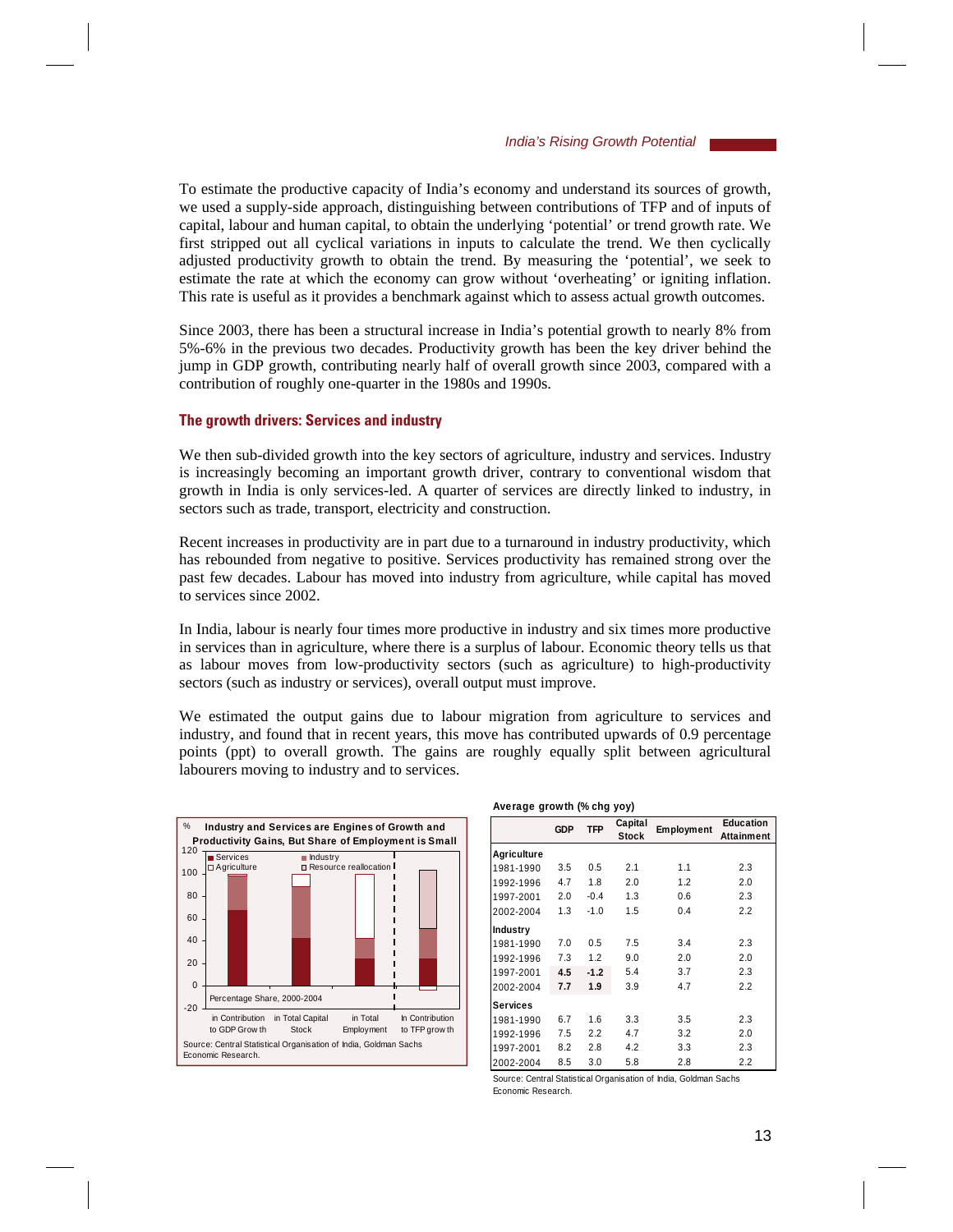Given that the movement from agriculture to other sectors (which in India's case is roughly equivalent to the move from rural to urban areas) is still in its initial phase, we expect the gains to increase and continue for several decades. Agriculture still employs close to 60% of the labour force, with negative marginal productivity.

### **Our Baseline Projections**

Based on our supply-side framework, we projected potential growth rates for India till 2020. The chart below shows our projections for the overall growth rate, and contributions from productivity, capital, labour and education. Keeping current rates of savings and investment roughly constant, we project India's potential growth rate at an average of 8.4% till 2020, on the back of continued productivity growth, favourable demographic factors and further growth in educational attainment.

Our baseline scenario is derived from fairly conservative assumptions:

- ! The **investment/GDP** ratio is assumed to remain roughly constant at around 29% of GDP (in real terms).
- ! The growth rate in average years of **schooling** is assumed to decline gradually in line with trend. This means an increase in average years of schooling from 5.8 in 2006 to 7.3 by 2020.
- ! For the labour input, according to demographic trends, over 100mn people will enter the **labour force** by 2020. We assume no increases in labour force participation rates and that the rate of unemployment stays at its natural rate (4.4%, the average unemployment rate from 1977-2005). If participation rates were to increase by a quarter of a percent each year from the current rates of 61%, this would add another 25mn to the labour force in the next 10 years.
- ! For **TFP growth**, we assume an average annual rate of 3.3%. We think this is a reasonable assumption based on the large scope for catch-up, the continued movement of labour and land from agriculture to other sectors, aided by continued openness to trade, financial deepening, investments in information and communication technology, and the building of highways. These are discussed at length below.



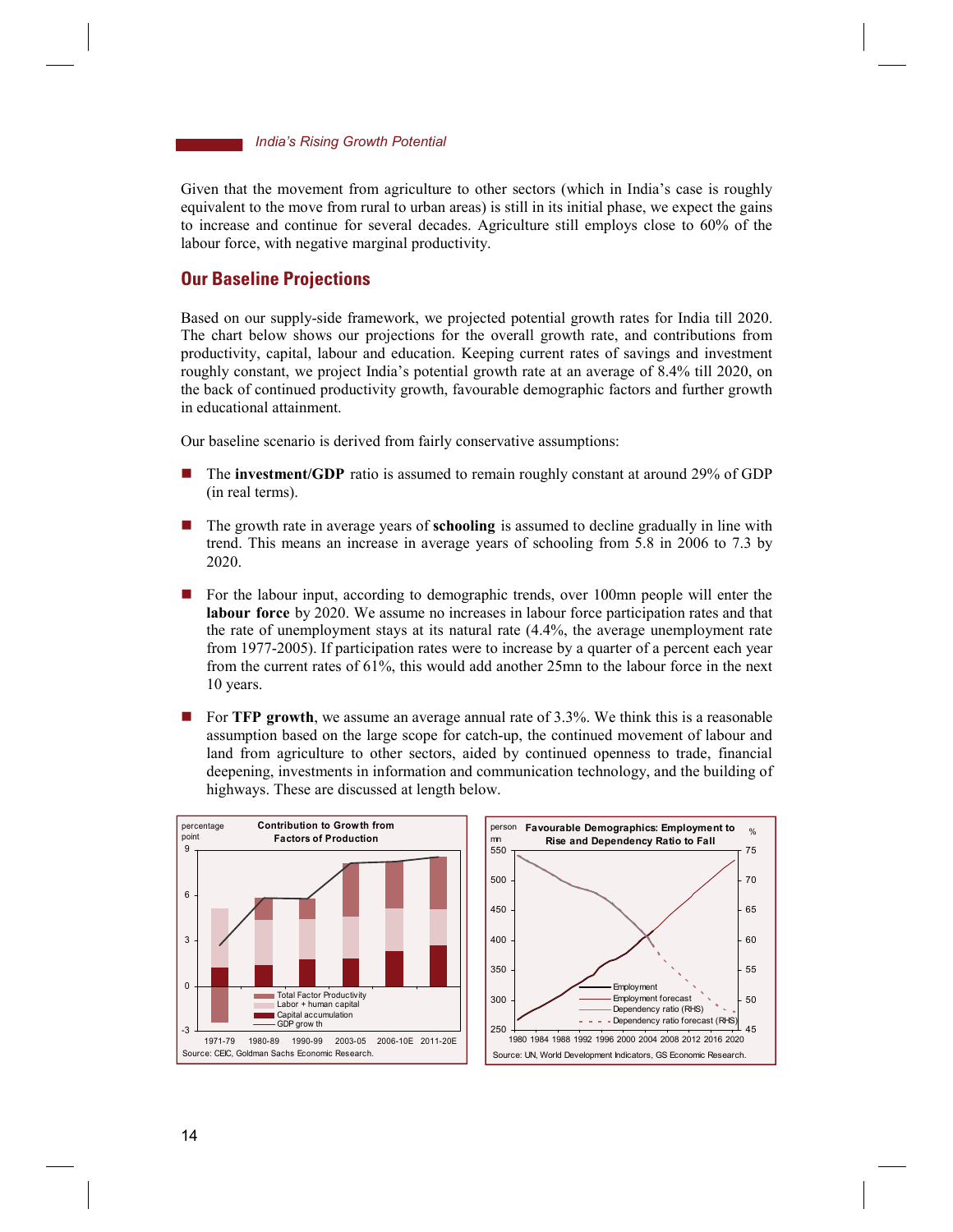### **Why Productivity Growth Is Likely to Be Sustained**

The proximate cause of the increase in productivity since 2003 is the increased efficiency of private-sector firms in the face of growing competition. The gradual liberalisation of the economy introduced a competitive dynamic that forced the private sector to restructure during the relative slowdown in growth and corporate profitability during 1997-2002. After the restructuring, the private sector emerged leaner, fitter and more productive. The presence of constraints, including the lack of adequate infrastructure and a set of demanding, valueconscious consumers, forced companies to innovate on products, processes and distribution, which, in turn, created companies that are more efficient and competitive.

In our view, the underlying causes for the increase in efficiency of private firms have been trend acceleration in international trade, financial deepening, and investments in and adoption of information and communication technology. The process that tentatively began after the onset of reforms in 1991 is also the cumulative effect of a decade of liberalisation, a vital component of which was the gradual deregulation and de-licensing of industry.

#### **Reason 1: India opens up**

With the onset of reforms in 1991, India began to unshackle its closed economy by gradually lowering its very high trade barriers and boosting exports. Average tariffs fell to below 15% from as high as 200% as the country began to re-integrate into the global economy. The impact of opening up has been significant. Exports have risen 14 times as India has rapidly gained trade share. This development has been most evident in the past three years, when trade has grown, on average, 25% a year.

Increased openness has contributed significantly to increasing productivity:

- It provided domestic firms with access to superior inputs, ideas and technology.
- The increased competition from actual and perceived imports has focused domestic firms on the need to improve efficiency as critical to survival.
- If has rewarded the most efficient firms while penalising the most inefficient domestic firms, thereby improving average productivity.



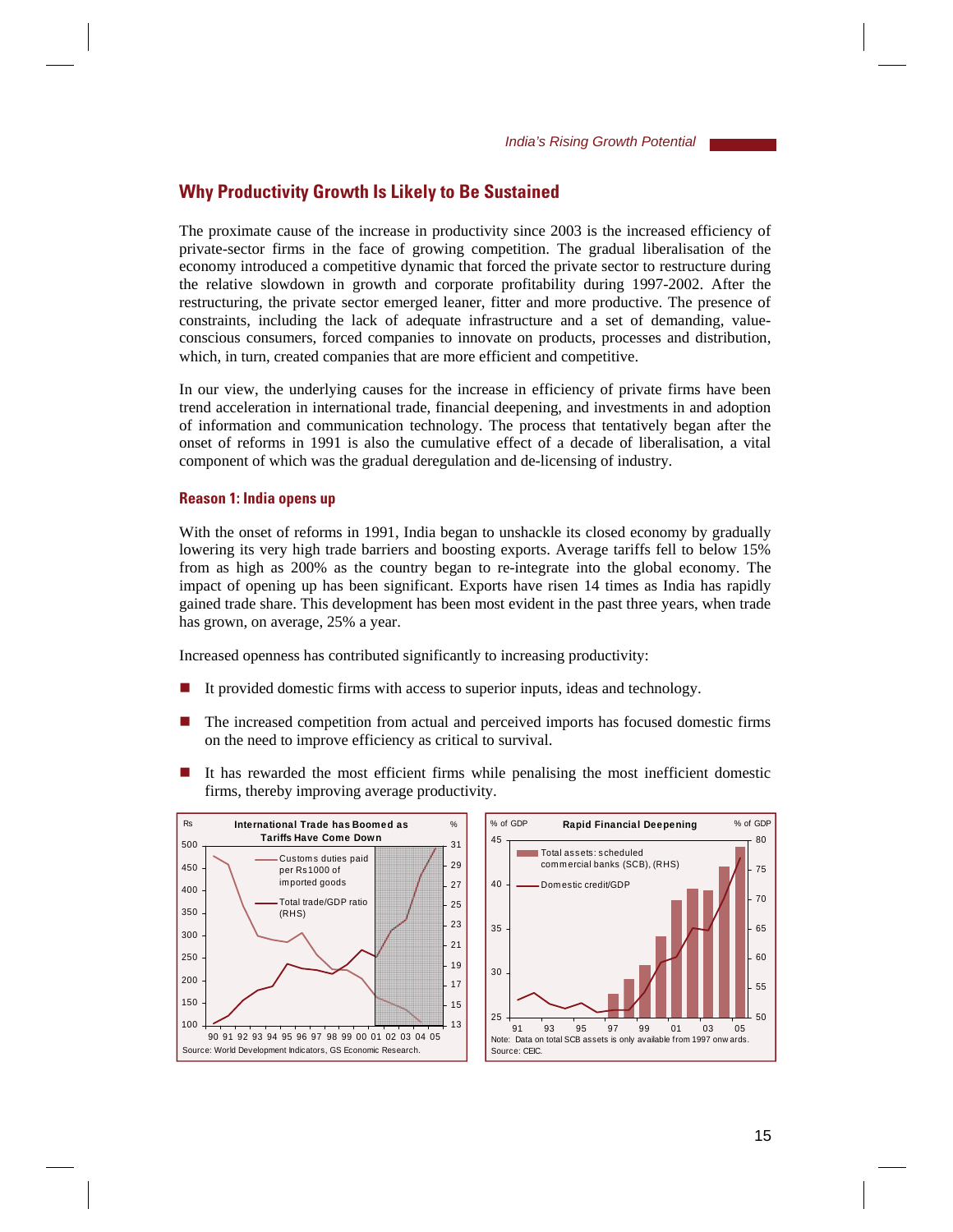### **What Will It Take to Reach 10% Growth?**

Indiaís current growth rates of around 8% have been achieved without large increases in domestic capital accumulation or foreign direct investment, raising the possibility that increases in investment could boost growth further. As the left-hand chart below illustrates, India is well below its efficiency or productivity frontier, due to inefficiencies in production. The curve represents all optimal points of combining inputs into output, i.e., the 'production possibilities frontier'. Currently, India is at point A; elimination of inefficiencies, or higher productivity growth, would lead it to point B. If it can increase its input of capital, it could move to point C with higher output. Continued catch-up due to technological innovation would lead the curve to expand outwards, thus increasing growth output.

To determine the amount of investment required to reach 10% growth, we mapped out two scenarios based on different productivity growth rates: either 3% or 3.5% on average until 2020. For the labour and education input, we use the same assumptions as the baseline. Based on these assumptions, we calculated the real investment/GDP ratio required to reach and sustain 10% growth until 2020.

If we assume more optimistically that productivity growth is sustained at 3.5%, the required increase in the investment/GDP ratio is of the order of 16%. Thus, India would have to boost its savings rate by roughly 16% of GDP, through a combination of domestic and foreign savings, in order to finance the investment required for a sustained 10% growth. Below, we assess whether this is feasible. If productivity growth were to decline to 3%, then 10% growth would be unsustainable. The large difference in required investment in the two scenarios is due to cumulative effects: a higher capital stock requires still higher investment to compensate for depreciation effects.

#### **How much of a constraint is India's savings rate?**

Indiaís savings rate is low compared with that of its East Asian neighbours, which raises concerns that the domestic savings constraint may not allow the kind of investment rates needed for high growth. Therefore, our baseline projections assume roughly constant investment/GDP rates, obviating the need for a rising savings rate.

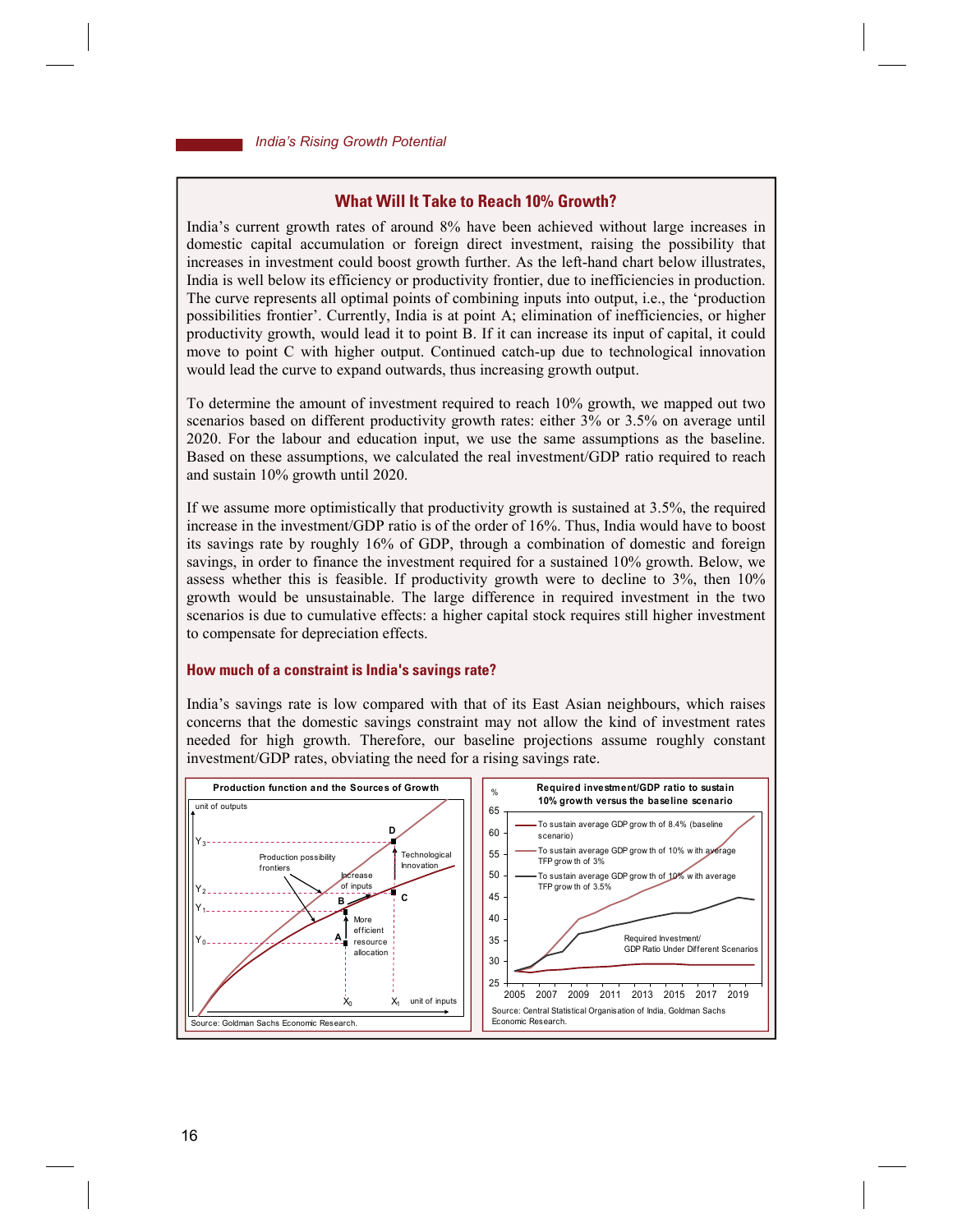### **What Will It Take to Reach 10% Growth? (continued)**

Savings rates, however, tend to increase with falling dependency ratios, rising incomes and greater financial sector development. We have projected savings rates based on the evolution of dependency ratios. In India, according to our estimates, savings tend to increase about 0.8% for every 1% fall in dependency. We assume these rates for our projections.

For our more optimistic scenario, with productivity growth averaging 3.5%, the right-hand chart below shows the required investment/GDP ratio, the savings rate projections and the consequent current account deficit required to sustain a 10% rate of growth. We find that the current account deficit would have to be large and increasing, averaging 5.7% from 2006- 2020. We believe such a large deficit would be difficult to sustain. Hence, India would need to increase public savings substantially to sustain a 10% rate of growth.



If also encouraged a shift in employment from the less productive agricultural sector to more productive sectors.

India's trade/GDP ratio is still small, while average tariffs are still high by regional standards. India currently contributes less than 1% of world trade. Assuming that trade barriers continue to decline, productivity gains from further trade integration still has some distance to run.

#### **Reason 2: The rise of the financial sector**

Starting from a low base, the financial sector has grown rapidly in the past decade, and especially in the past four years, and has contributed to the jump in productivity. Credit to the private sector has grown by an average of 32% over the past two years. Increased financial intermediation improves resource allocation by effectively channeling savings into investment and raising productivity. India's financial sector is still relatively small compared with the size of its economy, as well as with those of its East Asian neighbours. Assuming that policies to open up the financial sector remain on track, including the entry of foreign banks starting from 2009, we expect financial deepening to continue and to contribute to increases in productivity in the medium term.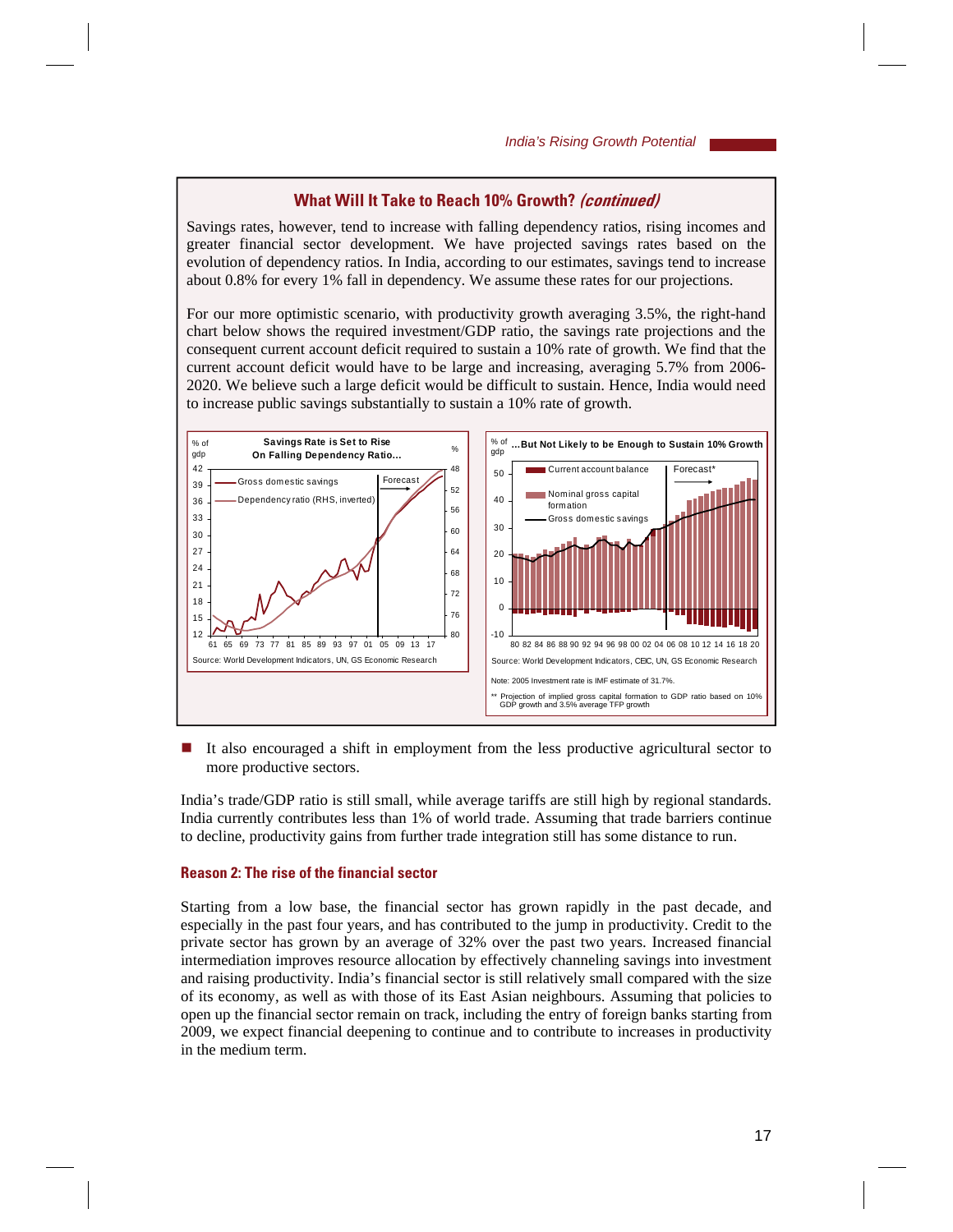

### **Reason 3: Back-office to the world**

The success of the IT industry in India has had a material impact on productivity. Apart from the direct productivity gains of the major IT firms, it has had spillover benefits through two channels:

- It has provided powerful incentives for students to invest in IT skills. This has created a pool of technology-skilled labour that firms in other industries can tap into.
- It has had a demonstration effect on other domestic firms, leading them to ramp up their own technology spending, thereby boosting productivity.

The rapid spread of mobile phones from a very low base provided a fillip to communications, further boosting productivity. Today, India is the fastest-growing market for mobile phones, with average growth rates of over 80% every year since 2000. India's technology spending is still low and there remains substantial scope for catch-up and productivity gains.

### **Reason 4: The Golden Quadrilateral**

The Golden Quadrilateral Highway project is the first part of India's most ambitious infrastructure project since the building of the railway network by the British in the 19th century. In the last 50 years, the government has built just 334 miles of four-lane roads. The Golden Quadrilateral aims to build 3,625 miles of four- and six-lane highways. The highway will connect the four largest cities: Delhi in the north with Kolkata in the east, Chennai in the south and Mumbai in the west. Along the way it runs through 13 states and 17 other cities with a million or more inhabitants, and it is expected to be fully functional by 2007. The effort echoes the construction of a national highway system in the US in the 1920s and 1950s, which fuelled commerce and development.

We expect the new highways to help jump-start India's competitiveness, given that its dismal infrastructure has inhibited growth. They are expected to reduce travel times by half, lower fuel costs and freight delivery times and enable firms to leverage economies of scale. We expect the arteries to attract economic activity along the way. Already, hotels, petrol stations and shops are sprouting up along the highways. This will have implications for real estate, for location of industry and for decongestion of crowded cities. Areas close to urban centres stand to benefit most, as activity and people fan out of crowded cities along the highways.



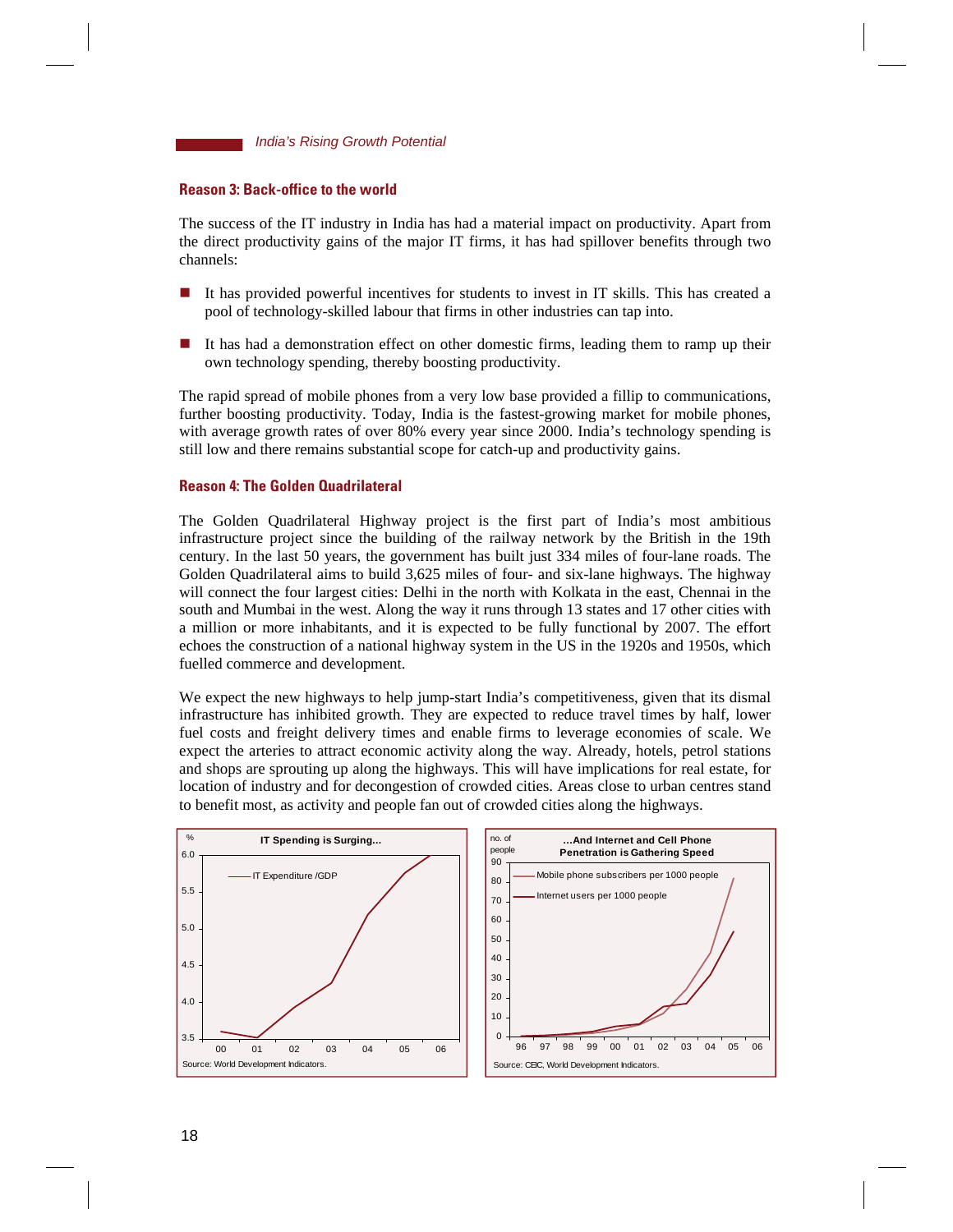More importantly, the highways will open up—and out—the closed worlds of India's villages. They will facilitate increased rural-urban migration, and when migrants return to their villages, they bring back new views and aspirations, encouraging others to follow in their footsteps.

The process is unlikely to be smooth or to happen overnight. Motorists could strike against taxes and tolls, speeding cars may have to contend with animals and bullock carts on the roads, local sensitivities to religious structures in the path of the highways may have to be taken into account, and there could be difficulties with the rural poor adapting to the highways. However, the potential for productivity gains and the boost to the economy are substantial.



#### **Reason 5: The great migration**

The 21st century is set to become India's 'urban century', with more people living in cities and towns than in the countryside for the first time in its history. India has 10 of the 30 fastestgrowing cities in the world and is witnessing rapid urbanisation. The growth is happening not in large cities, but in small and mid-sized towns. In 1991, India had 23 cities with a million or more people. A decade later, it had 35.

According to our projections, another 140mn rural dwellers will move to urban areas by 2020, while a massive 700mn people will have moved to urban areas by 2050. India's current urbanisation rate of 29% is still very low compared with 81% for South Korea, 67% for Malaysia and 43% for China. Rural-urban migration in India has the potential to accelerate to higher levels as, judging by the experiences of other countries, the pace of migration tends to accelerate after a critical level of 25%-30% urbanisation is reached, and due to faster economic growth.

Urbanisation is spurred by both push and pull factors. Deteriorating agricultural productivity, caste barriers and unemployment in villages push rural inhabitants out, while better opportunities in cities, very high growth in the construction industry and demonstration effects from other migrants pull rural workers into urban centres.

The implications for productivity growth are significant. Our estimates show that movement of labour across sectors, primarily from agriculture to manufacturing and services, adds 0.9ppt to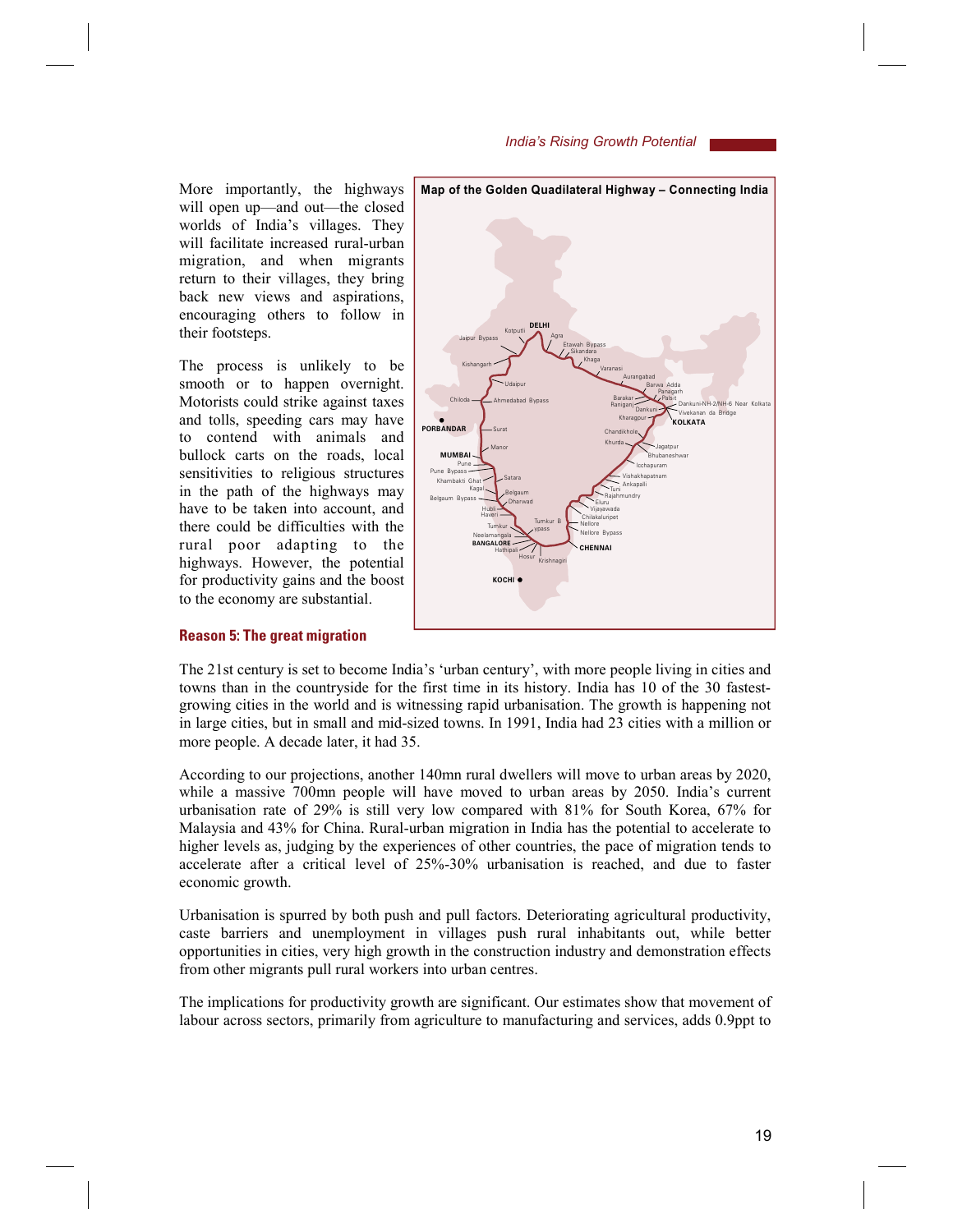

GDP growth a year. This process is likely to continue, if not accelerate, as urbanisation continues. Demand for urban housing and infrastructure such as electricity, health care, sanitation and education is set to jump several-fold. Policy will, however, need to address basic infrastructure shortfalls in order to take advantage of the ëurbanisation bonusí.

#### **Reason 6: The land factor**

The imminent shift in land from agriculture to urban use and industry constitutes another source of potential productivity gain. Land is a critical input needed to keep the development process moving, allowing for the shift of people from the rural to the urban sector. Access to land is needed for factories and housing projects, and to create tens of millions of jobs in construction in the short run, as well as longer-term employment.

When land moves from low productivity agriculture to urban use and higher productivity sectors, overall productivity improves. However, India will need investments in agriculture to boost productivity, especially in rural connectivity, storage, etc., to improve the yield of remaining agricultural land.

The creation of new Special Economic Zones (SEZs) has the potential to transform the productivity of agricultural land. Ideally, India should develop economy-wide infrastructure and the necessary investment climate to enable the move from agriculture to industry and services. In the absence of governmental resources (or the ability) to do so, the SEZs will attract private-sector as well as foreign investment, thus helping to develop much-needed infrastructure, generate employment and facilitate urbanisation.

Productivity gains for the economy tend to be a cumulative process. Higher productivity leads to more confidence and increased openness, which means more technology and investment and sustained productivity growth. The building of highways will not only lower costs for companies but also enable rural-urban migration, the development of cities and the process of moving land from agriculture to industry and services. These in turn attract more investment through agglomeration effects, and thus sustain growth.

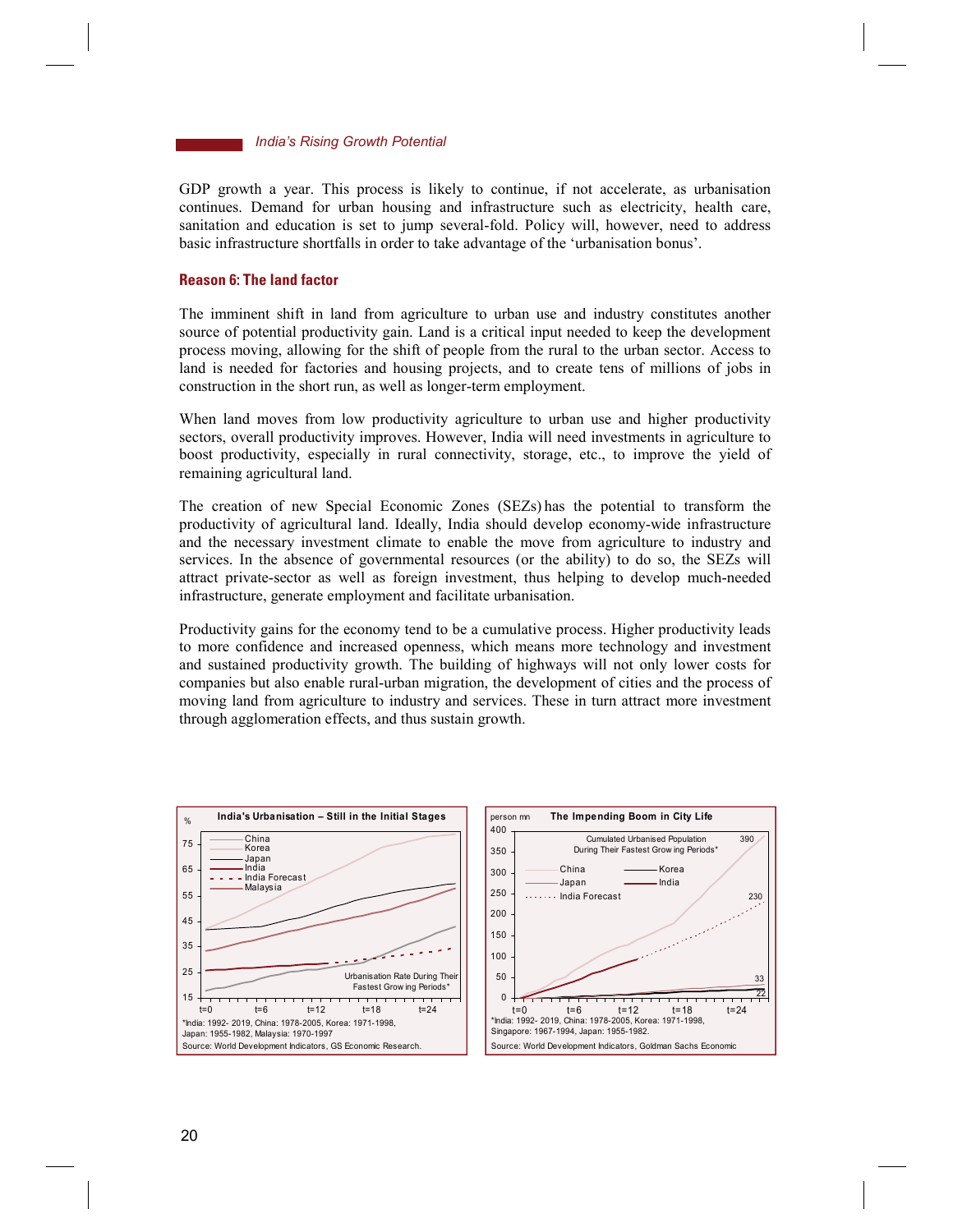# **How Plausible Is Our Growth Scenario?**

To check the plausibility of our projections, we compared Indiaís growth projections with actual outcomes for its East Asian neighbours. High-growth phases during transition from low-income to middle-income are fairly common. For instance, Japan increased its output eightfold between 1955 and 1985, while Korea increased its GDP by nearly nine times between 1970 and 2000. More recently, China (starting from the same level as India in 1978) achieved a more than tenfold increase in its output in the 27 years to 2005. By contrast, Indiaís growth transition, based on our projections of 8.4% growth from 2007 to 2020, do not appear implausible.

The investment rates that we envisage for India in our baseline scenario are well below the range achieved by other countries in East Asia. For instance, Korea sustained an average investment rate of over 35% for more than 30 years, while China has seen investment rates of roughly 43%. India's capital per worker is one of the lowest in the world, leaving considerable room to catch up.

Even in terms of educational attainment, India is not starting off on its growth transition at a considerable disadvantage to its East Asian neighbours. For instance, in terms of average years of schooling, the figure in India was 4.3 in 1992, compared with 4.6 for China in 1978, 4.7 for Singapore in 1967 and 5.3 for Korea in 1971.

Our assumptions on productivity growth rates seem reasonable when compared to other highgrowth episodes. China has sustained TFP growth rates of 3.5% on average for 27 years over its high-growth phase. The low initial starting point for India implies greater scope for catchup with other emerging and developed economies.

Another way to cross-check our projections is to ask whether the economy is close to its optimal level of productivity (also known as its production possibilities frontier), given its stage of development, its political, legal and economic institutions, and its geography. A previous study found that Indiaís TFP level is between one-third and 40% of what it should be, creating the scope for productivity improvements based on just catching up.

The Growth Environment Score (GES) for India provides a different method of estimating the gains that India could attain. Based on the GES, the contribution to annual GDP growth could be as much as 2.8ppt. These independent analyses suggest the enormous scope for catch-up.

# **Where Do We See the Constraints to Growth?**

Obviously, such a growth scenario is not without risks. India will need to make continued progress in reducing the fiscal deficit and in enhancing education at all levels. We also see threats to the growth process from protectionism, supply-side constraints to doing business and environmental degradation.

A rapidly-growing economy is often accompanied by an initial increase in income inequality (the famous Kuznets curve), which in Indiaís case can manifest itself in a growing ruralversus-urban and an educated-versus-uneducated divide. With rising aspirations, it is critical for the economy to have 'inclusive' growth, with employment opportunities for all. Education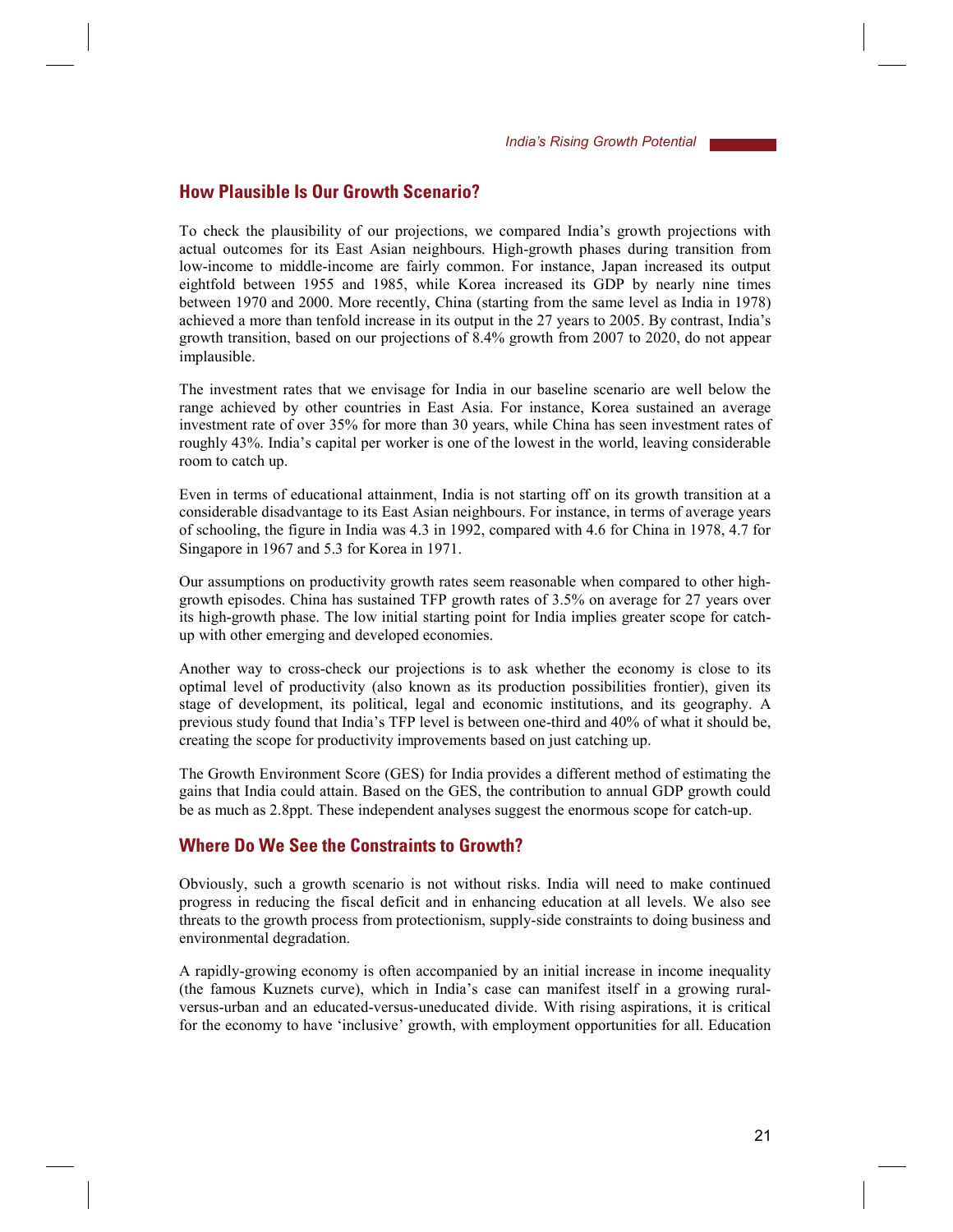and labour market reform will be important in this respect. Otherwise, rapid growth could lead to rising social tensions, political pressure to slow the reform process and increasing protectionism from reservations in education and jobs. If managed badly, this has the potential to kill the growth goose.

The old risk of sectarian disharmony is now supplemented with the new risk of political discontent spawned by

| (Capital stock in 2004, current prices) |                                         |                                          |  |  |  |
|-----------------------------------------|-----------------------------------------|------------------------------------------|--|--|--|
|                                         | <b>Capital Stock/</b><br><b>GDP</b> (%) | <b>Capital Stock per</b><br>Capita (USD) |  |  |  |
| lus                                     | 2.9                                     | 152,367                                  |  |  |  |
| Japan                                   | 44                                      | 158.161                                  |  |  |  |
| China                                   | 2.6                                     | 3,842                                    |  |  |  |
| India                                   | 2.2                                     | 1.282                                    |  |  |  |

# **Plenty of Room Ahead for Capital Deepening**

Source: Vikram and Dhareshw ar (1993), CEIC, Central Statistical Organisation of India, GS Economic Research.

dissatisfaction with the unequal distribution of economic growth. How effectively the political process manages these risks will be central to Indiaís economic performance. Fortunately, thus far, there is a wide consensus among political parties in India to enhance the reform process. However, there are considerable risks that India will not be able to achieve 'inclusive growth' without sacrificing average growth rates. The most direct manifestation of this risk is costs to the public sector of 'populist' policies, which reduce public savings and the ability to finance the required investment growth.

H

India will need to alleviate supply-side constraints in order to absorb the labour coming out of agriculture and to sustain the growth momentum we have outlined. It currently takes 35 days to start a business, 270 days to obtain various licences and permits, 62 days to register a property, nearly four years to enforce contracts, and a shocking 10 years to close a business. It is also extremely difficult to lay off workers in India, and on average it costs more than one year's wage.

Even though India is making progress in reducing red tape, the scale of the problem remains immense. Action on these issues is important because it is the small and medium-sized enterprises that create the most jobs.

To embark upon its growth story, India will have to educate its children and its young people (especially its women), and it must do so in a hurry. Lack of education can be a critical constraint to the growth of the knowledge-based IT sector, as well as in the move to mass employment in manufacturing. The demographic dividend may not materialise if India fails to educate its people.

The success of Indiaís elite students from the IITs and IIMs masks the generally abysmal state of higher education in India. Higher education remains heavily regulated, with little to encourage private-sector participation or innovation. There are, however, changes taking place. Labour market returns to education have risen in recent years, leading to an increase in demand for better quality, and as a result the private sector is beginning to step in to fill the supply gap.

We believe that environmental degradation is a critical risk to India's long-term growth potential. The country remains largely rural, and normal monsoons are the life-blood of the system. With increased urbanisation, industrial development and a burgeoning need for energy, India will be a large contributor to global warming. Climate change can cause erratic monsoons, with grave implications for rural incomes and overall growth. Already, shortages in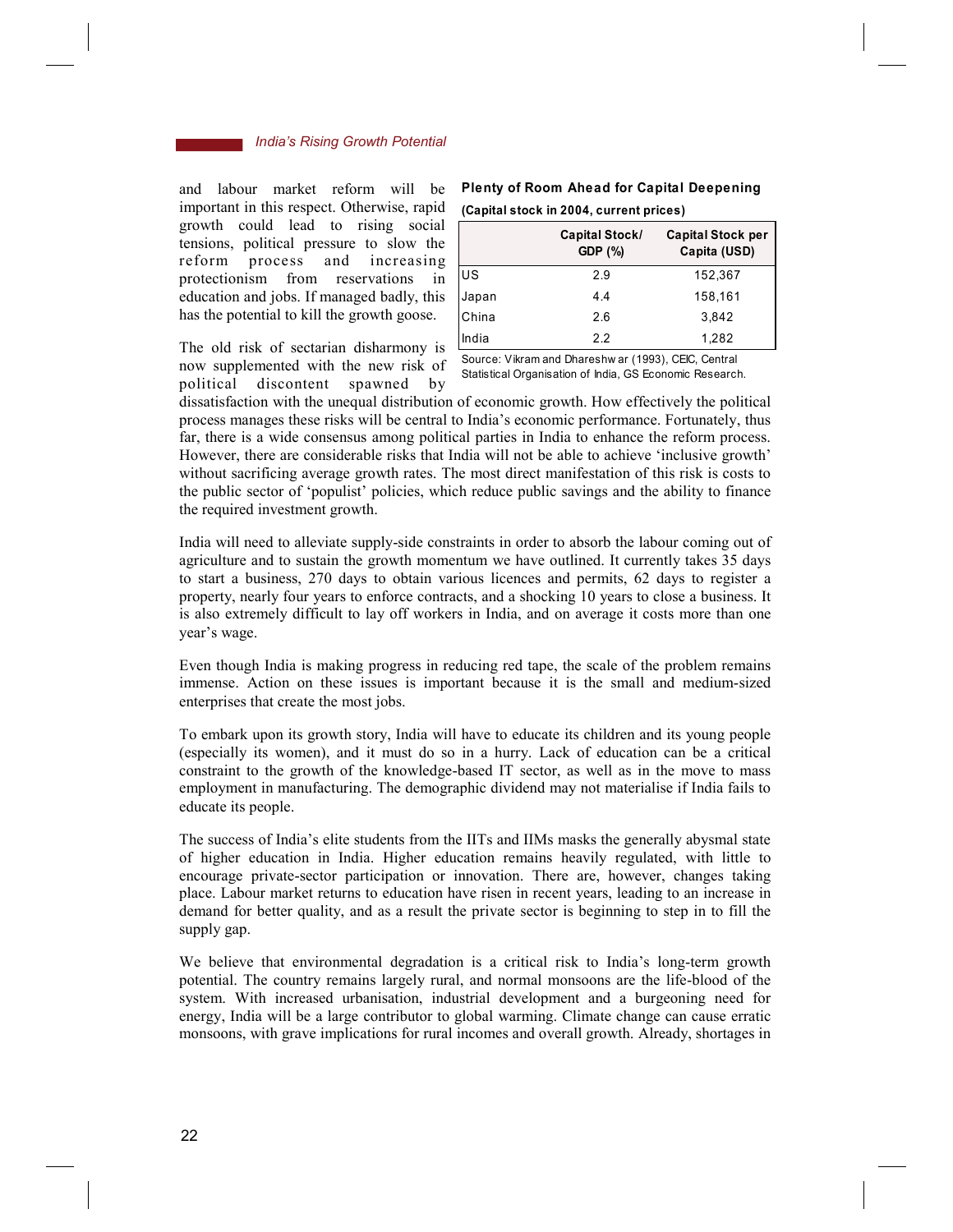# **India's Growth Environment**

The Goldman Sachs Growth Environment Score (GES) allows us to compare India with its peers at comparable income levels, and provides a perspective on where the greatest scope for improvement lies. Indiaís macro environment and political conditions are generally conducive to growth. The key drawbacks are the high fiscal deficit, low penetration of PCs, phones and Internet, and especially low education levels. India could improve its growth potential by an annual 2.8ppt by moving to the best in its class of low-income countries.

# **How India Rates in the GES**

#### **Macroeconomic stability**

- **Inflation:** Historically, inflation has been relatively well-contained due to a strong commitment by the central bank and the Ministry of Finance. Commodity and food prices have risen in recent months, but inflationary expectations have been well managed, thanks to the credibility of the central bank.
- ! **Government deficit:** The consolidated fiscal deficits of the centre and states are high both in absolute terms and relative to India's developing country peers. However, with the current growth momentum and consequent buoyancy in revenues, we expect an improvement in macro-fiscal stability, given the implementation of the Value-Added Tax (VAT) and the government's commitment to the Fiscal Responsibility Act, which envisages an annual reduction in the fiscal deficit by 0.3%. Although it still needs to fall further, the general government deficit has come down from 10.1% in FY2001 to an estimated 6.3% of GDP in FY2006, with both central and state finances showing a marked improvement. However, to boost investment substantially, further improvement in the consolidated deficit will be necessary.
- **External debt:** At 17% of GDP, India's external debt is low. This means that external and currency risks are manageable.

### **Macroeconomic conditions**

**I** Investment: Although India's investment/GDP ratio is not high by regional standards, gross capital formation has risen in recent years and the outlook for investment growth is strong, especially in areas such as infrastructure and retail. However, bureaucratic red tape remains a bugbear for the investment climate.

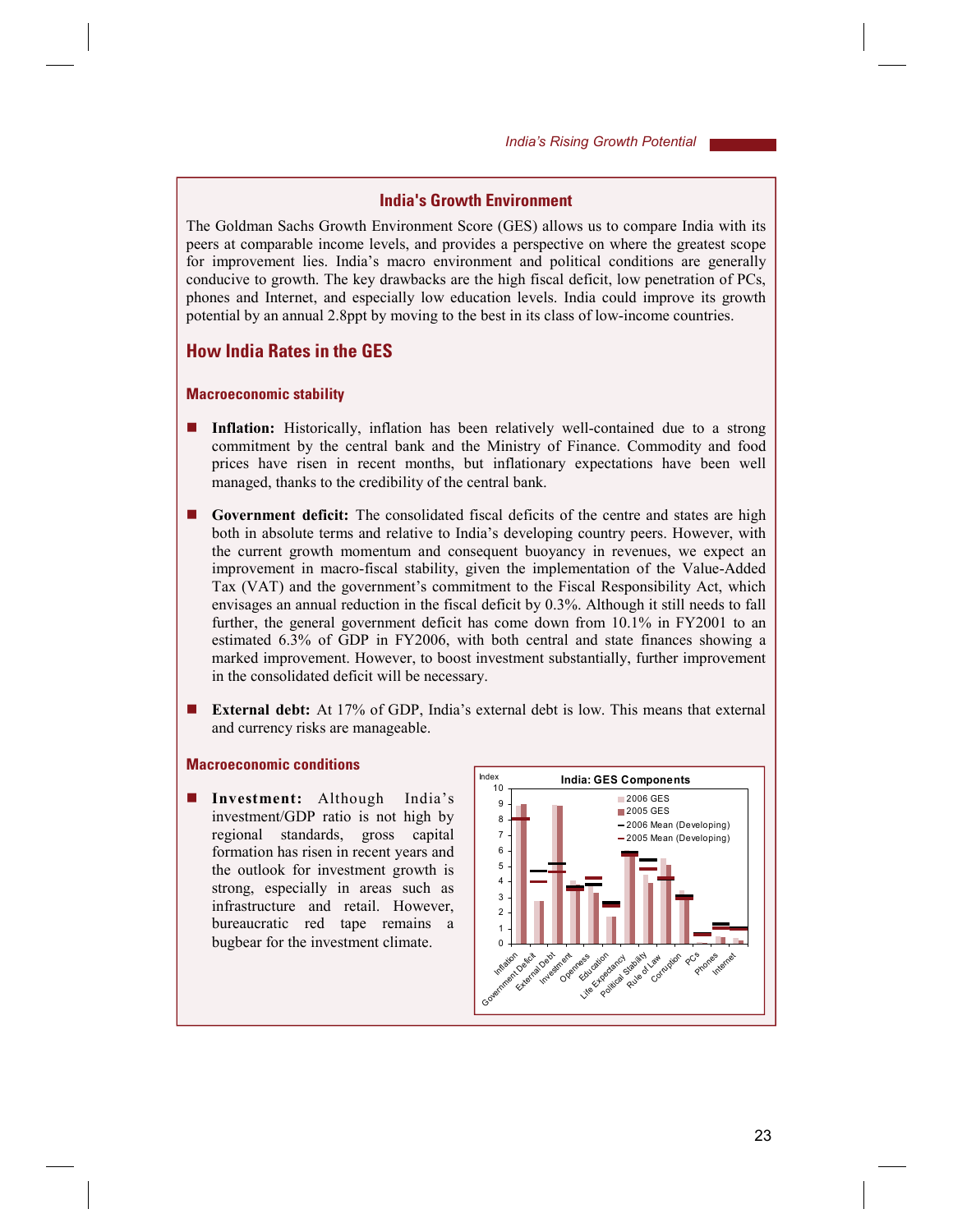### **India's Growth Environment (continued)**

**Openness:** Tariffs have gradually been reduced, and India is negotiating a clutch of free-trade agreements. We expect openness and trade to improve, with positive consequences for productivity growth.

#### **Human capital**

- ! **Education:** India compares very unfavourably with its peers in indicators of educational attainment at all levels. In 2000, the working-age population's average number of years of schooling was about 5.1 in India, compared with 6.4 in China and 6.8 in Malaysia. Both the spending and the efficiency of spending on education remain weak. The shortfall in education is a key constraint to growth.
- **If Life expectancy:** Life expectancy is comparable to that in other developing countries and on the rise due to increases in income, health care and nutrition. Fiscal spending on health care remains inadequate, however, with large sections of the population lacking any access to health care.

#### **Political conditions**

- **Political stability:** Democracy and democratic values are relatively well-entrenched, and the political system is largely stable. Handover of power after general elections held every five years is peaceful, and confidence in the stability of the system is high. However, there are incipient threats to stability from the extreme left-wing Naxalite movement, which need to be monitored closely.
- ! **Rule of law:** India ranks above its peers in rule of law due to a relatively wellfunctioning judiciary. However, cases drag on for years, and further improvements in the legal process are necessary to improve the business climate.
- ! **Corruption:** Although India scores better than the developing country mean, bureaucratic and administrative corruption and rent-seeking by the large public sector continue to dampen investor confidence.

### **Technological capabilities**

**PCs/Phones/Internet:** India is starting from a very low base in technological capabilities, and it ranks well below the developing country average. However, connectivity and PC penetration is expanding rapidly. India is the world's fastestgrowing market for mobile phones, now adding some 20mn subscriptions a year.